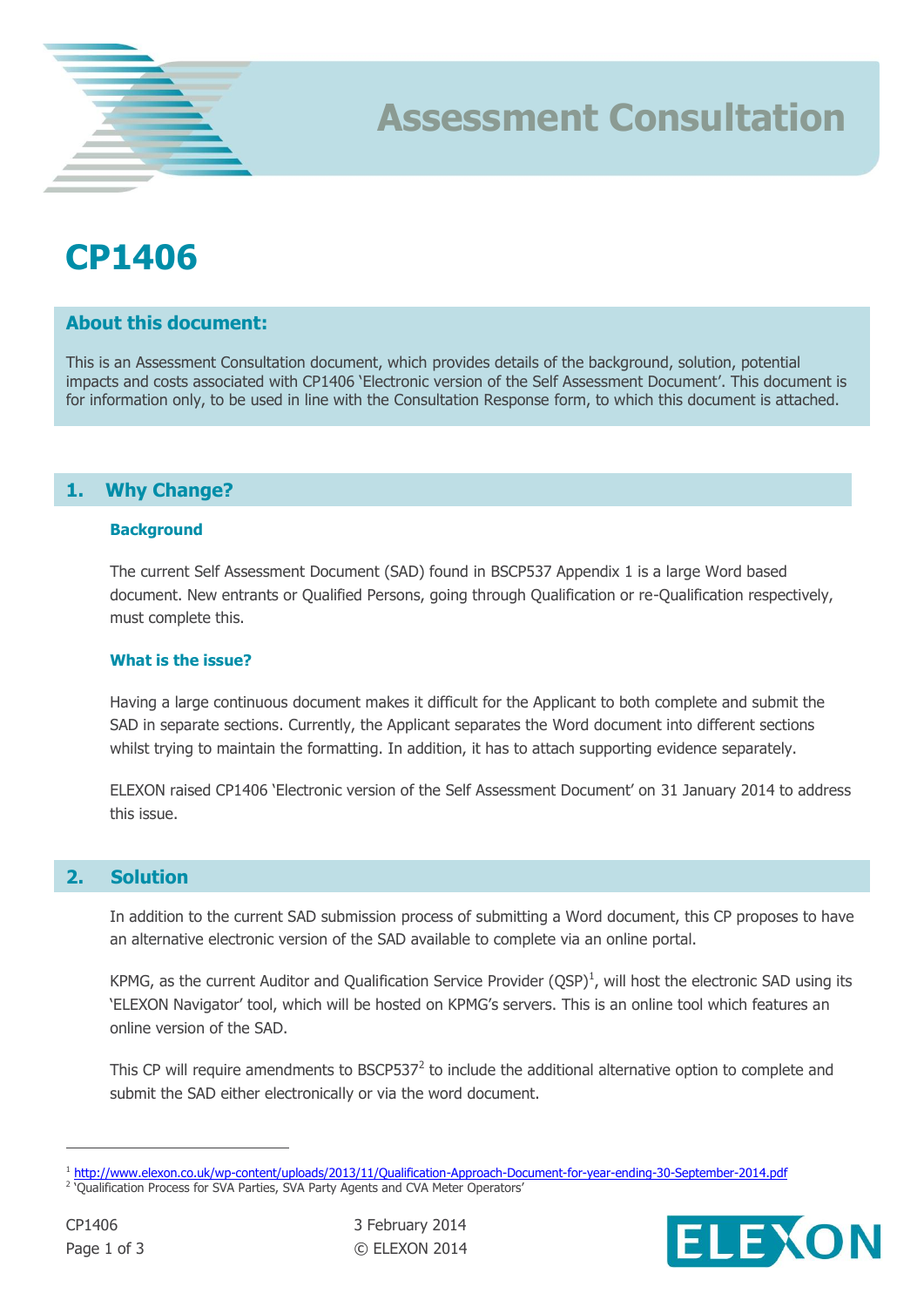

# **Assessment Consultation**

Having the option for the SAD to be completed electronically through the current word version would be helpful for the Applicants, ELEXON and the QSP.

The electronic SAD will provide ELEXON with one central location where all SADs for different Applicants can be stored electronically. This will provide ELEXON easier and faster access to all submitted SADs and subsequently provide better version control during the review cycle, as the tool will provide better tracking options of when the SAD sections are submitted. In turn, this will also improve the efficiency of the Qualification process by giving the QSP an earlier opportunity to review submitted SAD sections. The one central location will also make it easier to locate and search for information within the SADs, and allow for key items of data to be indexed e.g. company name, system used, name of third party consultant used etc.

Changing the format of the SAD from a word document to an electronic form will be more user friendly for Applicants as it will allow them to submit separate SAD sections and to attach supporting evidence more easily. This will also reduce the amount of time spent on the application as each section will be on a separate webpage containing the relevant questions. The electronic version of the SAD will also enable ELEXON to manage queries from Parties during the Qualification process itself, including the ability for ELEXON to log on and support those currently in the process. As is the current process, Applicants will still be made aware multiple times at the beginning of the Qualification process that they will need to send the SAD and other data directly to KPMG as the QSP, rather than to ELEXON.

It should be noted that the Navigator is currently ready to use but has not yet been switched on until the amendments to BSCP537 have been made.

#### **Question 1**

**Do you agree with the proposed change?**

## **3. Impacts and Costs**

#### **Potential central impacts and costs**

CP1406 will require a minor update to BSCP537 with no system impacts as the tool is already in place.

| <b>ELEXON estimated costs and potential impacts</b> |                                             |                            |
|-----------------------------------------------------|---------------------------------------------|----------------------------|
| <b>Document Changes</b>                             | <b>System Changes/Impacts</b>               | <b>Total Costs</b>         |
| BSCP537                                             | No system changes or impacts<br>identified. | 1 man day equating to £240 |

#### **Potential participant impacts and costs**

We do not anticipate any participant impacts associated with CP1406.